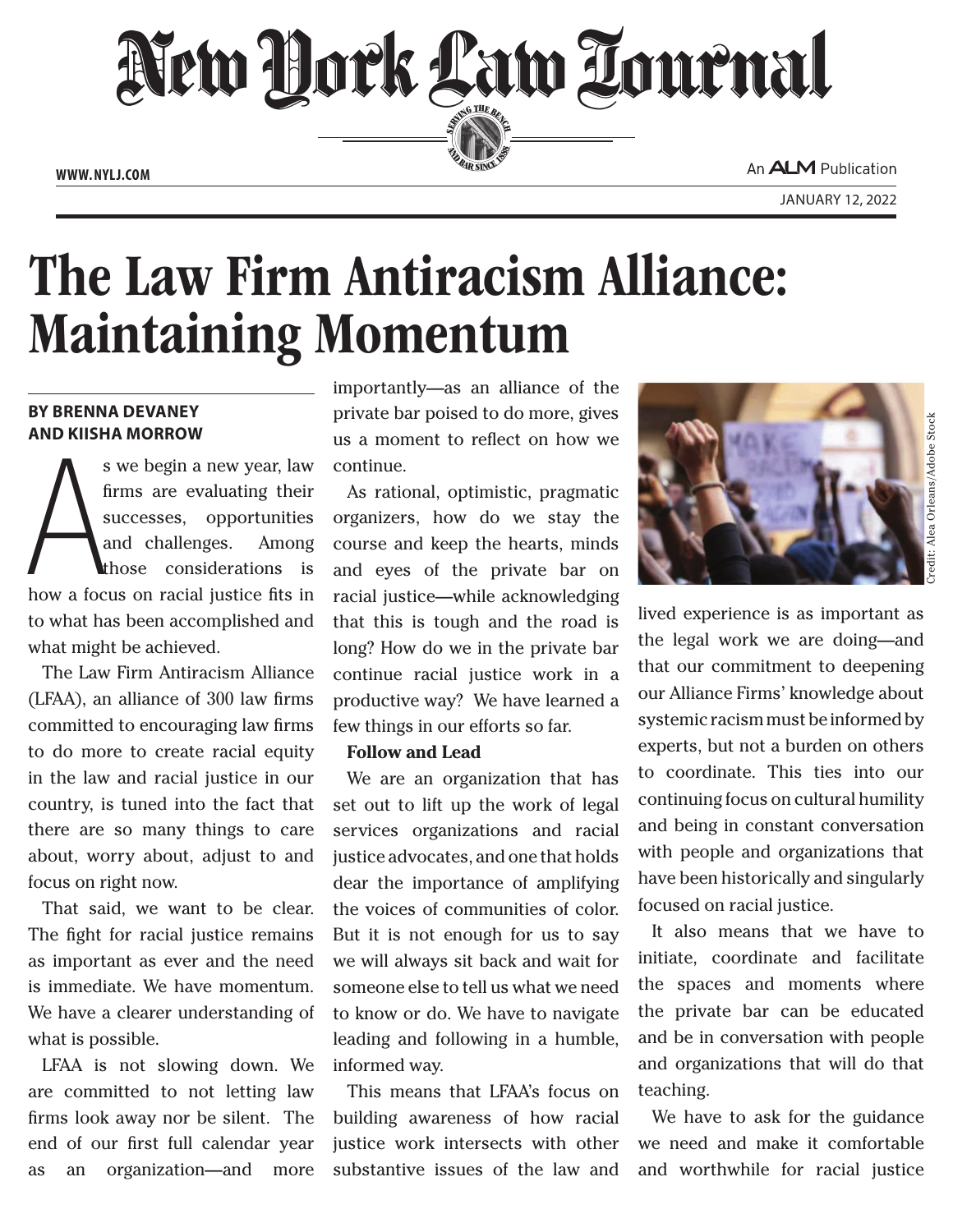we know what our value add is and where our work is needed, we have to organize ourselves to do the work.

We are pushing LFAA and our Alliance Firms to be in a position to follow and lead by growing our relationships across the country with experts on racial justice, hosting conversations on critical and timely issues and serving in leadership roles when our work and voice can help advance racial equity—with the corresponding requirement that our leaders will be informed, engaged and will prioritize supportive relationships with those on the front lines of racial justice work.

#### **Be Specific**

Doing antiracist work effectively means that we have to leverage LFAA's connections with people within law firms who know how to manage volunteer workforces made up of attorneys and professional staff.

What we know from these pro bono professionals is that people who care about issues and want to do something have to have a specific thing to do. It is not enough to build awareness and inform Alliance Firms—we must have impactfocused opportunities for Alliance Firms to direct their energy where legal services organizations tell us our resources are needed.

To that end, alongside the leadership of the Association of Pro Bono Counsel (APBCo), LFAA responded to U.S. Attorney General Merrick Garland's call to action to make attorneys across the country more aware of the probable eviction crisis that has been exacerbated by the end of eviction moratoria.

Our pro bono forward organizations worked in partnership with advisers from the White House and Department of Justice, the president of the Legal Services Corp.—and, as always— advocates from legal services organizations to explain the scope of the issues and available help that lawyers can connect tenants and landlords to in order to stave off the worst of the crisis.

LFAA ensured that the discussion of housing was understood as a racial justice issue. Following the training in September, APBCo and LFAA engaged in a nationwide survey of legal services organizations to best know where to send our volunteer workforces to assist with delivering Emergency Rental Assistance to those who need it most.

That is not where LFAA will stop. Our mission is to dismantle systemic racism in the law. While we are at the ready to assist legal services organizations to systematically deliver immediate solutions, we are also mindful that Band-aids are not enough. Our aim is to continue working with experts in housing to root out the laws and policies that allow a crisis like this to emerge one with a disproportionate effect on communities of color.

Beyond that, our hope is that Alliance Firms that have expressed a commitment to antiracist work will now use their growing understanding of the intersections of housing and systemic racism as



**Protestors march from Foley Square over the Brooklyn Bridge to rally over the death of George Floyd**

motivation to be more involved in all aspects of improving housing for low-income communities of color.

LFAA was intentionally built to have a broad mandate and to focus on the intersections of systemic racism and issues ranging from access to justice to voting rights. In addition to a focus on housing, volunteers from Alliance Firms are now engaged in work related to the right to protest, regulation of families and reproductive justice, the impact of the tax system on communities of color, police reform, attacks on accurate historical education, the ongoing effect of Jim Crow juries and beyond.

Each time a legal services organization or racial justice advocate identifies systemic racism in the law, LFAA asks its volunteers to figure out what we can do to help.

## **Build Community**

Community and connection create more dialogue, more commitment and more engagement. This truth has been affirmed by Alliance Firms and participating volunteers. It is heartening to hear—particularly from newer lawyers and professional staff.